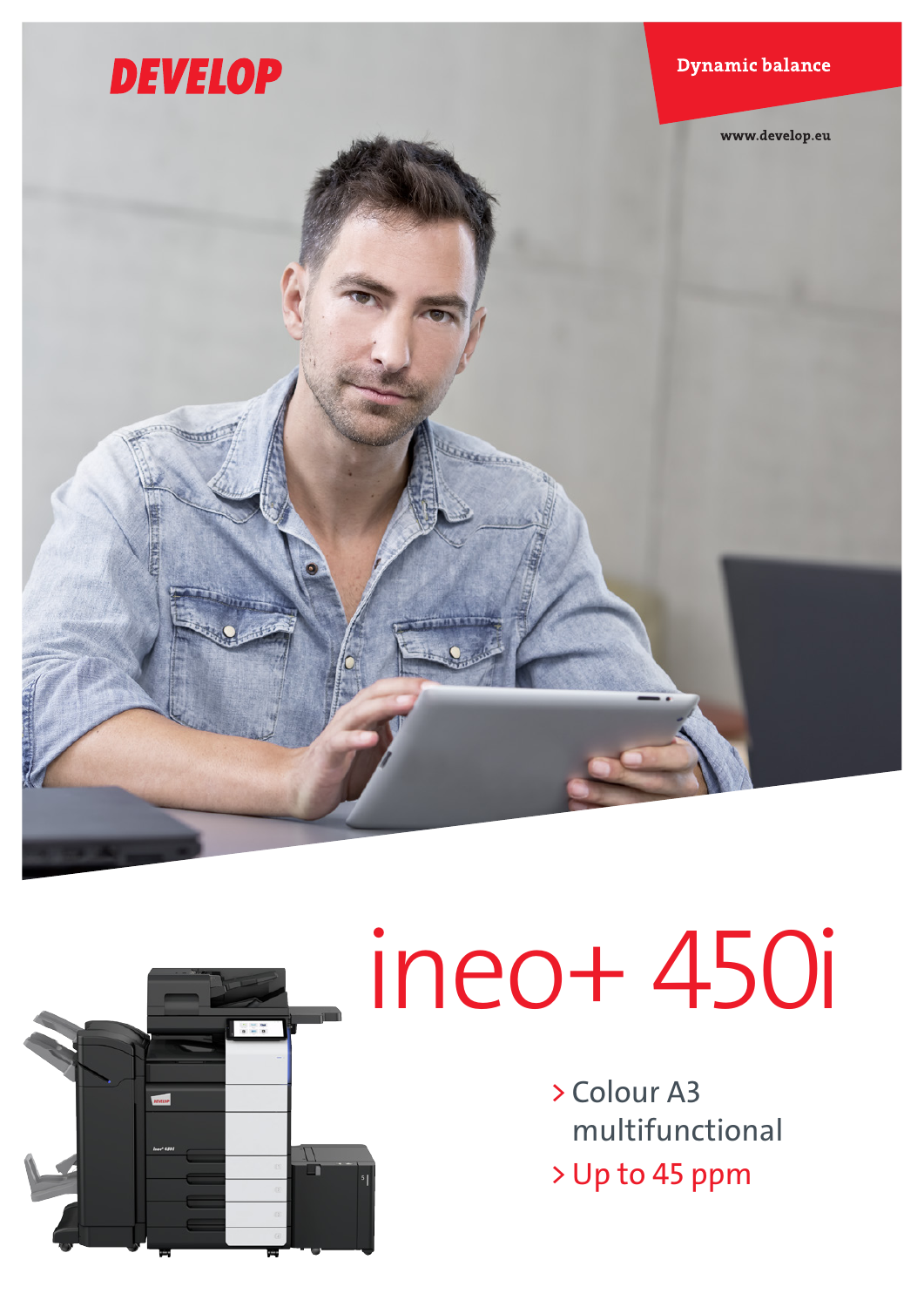## Option diagram

| <b>Enhanced Features</b>                   | -3             | Connectivity                                            |
|--------------------------------------------|----------------|---------------------------------------------------------|
| <b>PDF</b> enhancements<br>LK-102v3        | 110.100        | <b>Fax board</b><br>$x^2$                               |
| <b>OCR text recognition</b><br>LK-105v4    | $0 = 0$        | FK-514<br><b>Wireless LAN</b>                           |
| <b>Barcode fonts</b><br>LK-106             |                | <b>UK-221</b><br>USB I/F kit                            |
| <b>Unicode fonts</b><br>LK-107             | 2              | EK-608<br>$\overline{OR}$<br>USB I/F kit                |
| <b>OCR A and B fonts</b><br>$LK-108$       | <b>DEVELOP</b> | EK-609<br><b>Fiery controller</b>                       |
| <b>Document converter pack</b><br>LK-110v2 | $\sqrt{5}$     | $IC-420$<br>Interface kit for IC-420                    |
| ThinPrint <sup>®</sup> client<br>LK-111    | ineo* 4501     | $VI-516$<br>Interface board for IC-420<br><b>UK-115</b> |
| <b>Serverless pull printing</b><br>LK-114  | $\sim$         | <b>Biometric authentication</b><br>AU-102               |
| <b>Trusted Platform Module</b><br>LK-115v2 |                | <b>ID</b> card reader                                   |
| <b>Antivirus</b><br>LK-116                 | 4              | <b>Mount kit</b><br>MK-735                              |
| <b>FOIP activation</b><br>LK-117           |                |                                                         |





# Finishing functionalities





Corner stapling (offline)





 $\bullet\bullet\bullet\bullet$ 













stapling

Two-point stapling

Two-hole punching Corner Corner Two-point Two-hole Four-hole Duplex Combined Half-fold

Four-hole punching Duplex Combined

mixplex/ mixmedia

insertion, report

Offset Z-fold sorting

Banner printing

Sheet Letterfold Booklet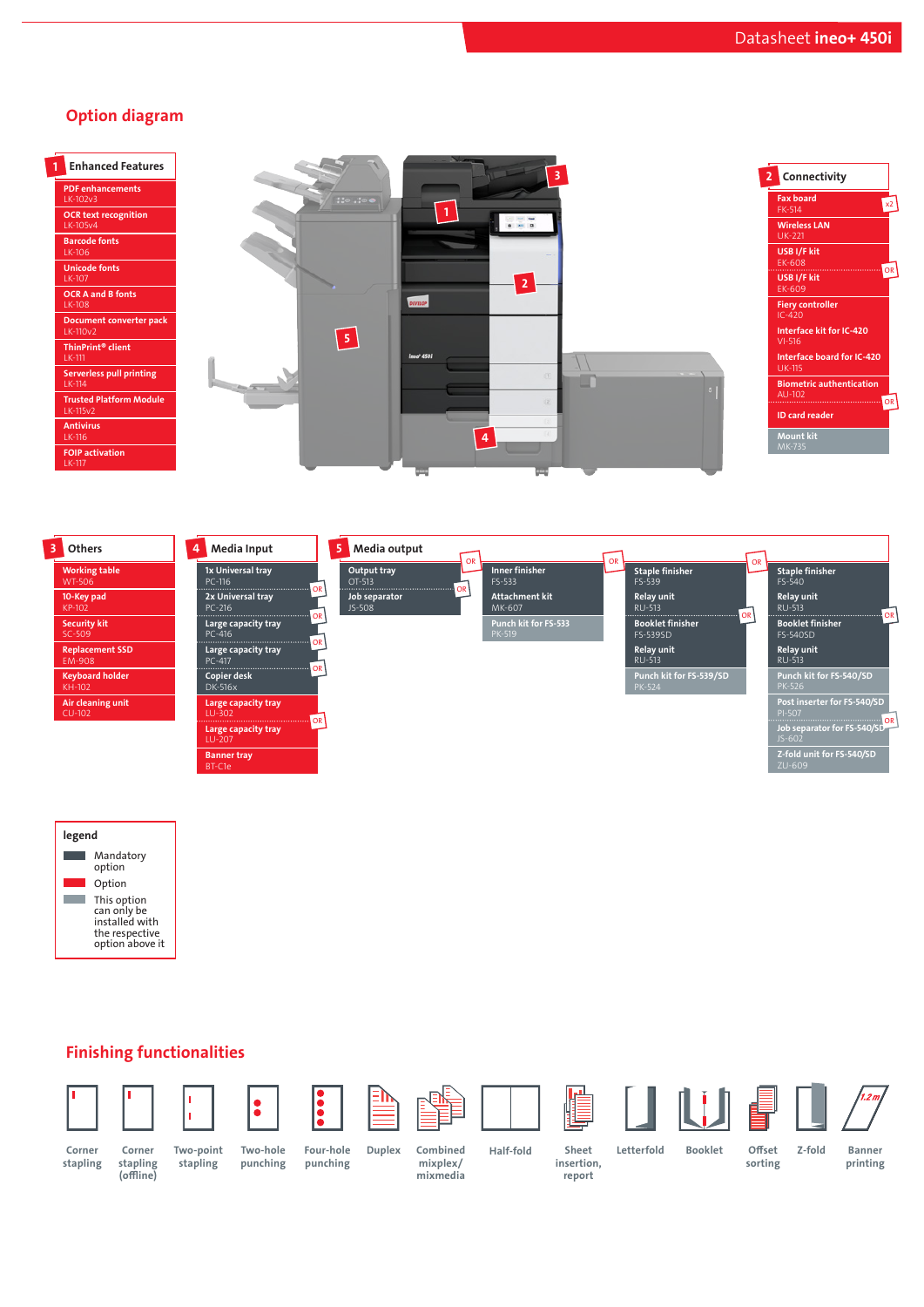# **Description**

### Enhanced Features

| <b>LK-102v3 PDF enhancements</b>       | PDF/A(1b), PDF encryption, digital signature                   |
|----------------------------------------|----------------------------------------------------------------|
| LK-105v4 OCR text recognition          | Searchable PDF and PPTX                                        |
| <b>LK-106 Barcode fonts</b>            | Supports native barcode printing                               |
| <b>LK-107 Unicode fonts</b>            | Supports native Unicode printing                               |
| LK-108 OCR A and B fonts               | Supports native OCR A and B font printing                      |
| LK-110v2 Document                      | Generates various file formats incl. DOCX, XLSX                |
| converter pack                         | and PDF/A                                                      |
| LK-111 ThinPrint <sup>®</sup> client   | Print data compression for reduced network impact              |
| LK-114 Serverless pull printing        | Secure and Follow Me printing solution requiring               |
|                                        | no server application                                          |
| <b>LK-115v2 Trusted Platform</b>       | Trusted Platform Module for protection of data                 |
| Module                                 | encryption and decryption                                      |
| <b>LK-116 Antivirus</b>                | Bitdefender <sup>®</sup> antivirus provides real time scanning |
|                                        | of all incoming and outgoing data                              |
| <b>LK-117 FOIP activation</b>          | Fax over IP networks (T.38), requires fax kit                  |
| Connectivity                           |                                                                |
| FK-514 Fax board                       | Super G3 fax, digital fax functioality                         |
| <b>UK-221 Wireless LAN</b>             | Wireless LAN and wireless LAN Access Point Mode                |
| EK-608 USB I/F kit                     | USB keyboard connection                                        |
| EK-609 USB I/F kit                     | USB keyboard connection; Bluetooth                             |
| IC-420 Fiery controller                | Professional colour print controller                           |
| VI-516 Interface kit for IC-420        | Fiery controller interface card                                |
| UK-115 Interface board for IC-420      | Fiery controller interface board                               |
| <b>AU-102 Biometric authentication</b> | Finger vein scanner                                            |
| <b>ID</b> card reader                  | Various ID card technologies                                   |
| MK-735 Mount kit                       | Installation kit for ID card reader                            |
| Others                                 |                                                                |
| WT-506 Working table                   | Authentication device placement                                |
| KP-102 10-Key pad                      | For use instead of touchscreen                                 |
| <b>SC-509 Security kit</b>             | Copy guard function                                            |
| <b>EM-908 Replacement SSD</b>          | 1TB SSD to increase storage space                              |
| KH-102 Keyboard holder                 | To place USB keyboard                                          |
| CU-102 Air cleaning unit               | Improving indoor air quality by reduced emission               |

| Media Input                      |                                                      |  |
|----------------------------------|------------------------------------------------------|--|
| PC-116 1x Universal tray         | 500 sheets, A5-A3, 52-256 g/m <sup>2</sup>           |  |
| PC-216 2x Universal tray         | 2x 500 sheets, A5-A3, 52-256 g/m <sup>2</sup>        |  |
| PC-416 Large capacity tray       | 2,500 sheets, A4, 52-256 g/m <sup>2</sup>            |  |
| PC-417 Large capacity tray       | 1,500 + 1,000 sheets, A5-A4, 52-256 g/m <sup>2</sup> |  |
| LU-302 Large capacity tray       | 3,000 sheets, A4, 52-256 g/m <sup>2</sup>            |  |
| LU-207 Large capacity tray       | 2,500 sheets, A4-SRA3, 52-256 g/m <sup>2</sup>       |  |
| <b>BT-C1e Banner tray</b>        | Multipage banner feeding                             |  |
| DK-516x Copier desk              | Provides storage space for print media and other     |  |
|                                  | materials                                            |  |
| <b>Media Output</b>              |                                                      |  |
| OT-513 Output tray               | Output tray used instead of finisher                 |  |
| JS-508 Job separator             | Separation of fax output; etc.                       |  |
| FS-533 Inner finisher            | 50-sheet stapling, 500 sheets max. output            |  |
| <b>MK-607 Attachment kit</b>     | For FS-533 installation                              |  |
| PK-519 Punch kit for FS-533      | 2/4 hole punching, autoswitching                     |  |
| FS-539 Staple finisher           | 50 sheets stapling; 3,200 sheets max. output         |  |
| <b>FS-539SD Booklet finisher</b> | 50 sheets stapling; 20 sheets booklet finisher;      |  |
|                                  | 2,200 sheets max. output                             |  |
| PK-524 Punch kit for FS-539/SD   | 2/4 hole punching; autoswitching                     |  |
| FS-540 Staple finisher           | 100 sheets stapling; 3,200 sheets max. output        |  |
| <b>FS-540SD Booklet finisher</b> | 100 sheets stapling; 20 sheets booklet finisher;     |  |
|                                  | 2,700 sheets max. output                             |  |
| PK-526 Punch kit for FS-540/SD   | 2/4 hole punching; autoswitching                     |  |
| RU-513 Relay unit                | For FS-539/SD or FS-540/SD installation              |  |
| JS-602 Job separator for         | Separation of fax output; etc.                       |  |
| FS-540/SD                        |                                                      |  |
| PI-507 Post inserter for         | Cover insertion; post finishing                      |  |
| <b>FS-540/SD</b>                 |                                                      |  |
| ZU-609 Z-fold unit for           | Z-fold for A3 prints                                 |  |
| FS-540/SD                        |                                                      |  |

# Technical specifications

### System Specifications

| System speed A4                  | Up to 45/45 ppm (mono/colour)                              |
|----------------------------------|------------------------------------------------------------|
| System speed A3                  | Up to 22/22 ppm (mono/colour)                              |
| Autoduplex speed A4              | Up to 45/45 ppm (mono/colour)                              |
| 1st page out time A4             | 3.8/5.0 sec. (mono/colour)                                 |
| Warm-up time                     | Approx. 15/17 sec. (mono/colour) <sup>1</sup>              |
| Imaging technology               | Laser                                                      |
| <b>Toner technology</b>          | HD polymerised toner                                       |
| Panel size/resolution            | 10.1" / 1024 x 600                                         |
| System memory                    | 8,192 MB (standard/max)                                    |
| <b>System hard drive</b>         | 256 GB SSD (standard) / 1TB SSD (optional)                 |
| Interface                        | 10/100/1,000-Base-T Ethernet; USB 2.0;                     |
|                                  | Wi-Fi 802.11 b/g/n/ac (optional)                           |
| Network protocols                | TCP/IP (IPv4 / IPv6); SMB; LPD; IPP; SNMP; HTTP(S);        |
|                                  | Bonjour                                                    |
| <b>Automatic document feeder</b> | Up to 300 originals; A6-A3; 35-210 g/m <sup>2</sup> ;      |
|                                  | Dualscan ADF                                               |
| ADF double feed detection        | Standard                                                   |
| Printable paper size             | A6-SRA3; customized paper sizes;                           |
|                                  | banner paper max. 1,200 x 297 mm                           |
| Printable paper weight           | $52 - 300$ g/m <sup>2</sup>                                |
| Paper input capacity             | 1,150 sheets / 6,650 sheets (standard/max)                 |
| Paper tray input (standard)      | 1x 500; A6-A3; custom sizes; 52-256 g/m <sup>2</sup>       |
|                                  | 1x 500; A5-SRA3; custom sizes; 52-256 g/m <sup>2</sup>     |
| Paper tray input (optional)      | 1x 500 sheets; A5-A3; 52-256 g/m <sup>2</sup>              |
|                                  | 2x 500 sheets; A5-A3; 52-256 g/m <sup>2</sup>              |
|                                  | 1x 2,500 sheets; A4; 52-256 g/m <sup>2</sup>               |
|                                  | 1x 1,500 + 1x 1,000 sheets; A5-A4; 52-256 g/m <sup>2</sup> |

| Large capacity tray (optional)  | 1x 3,000; A4; 52-256 g/m <sup>2</sup>                    |
|---------------------------------|----------------------------------------------------------|
|                                 | 1x 2,500; A4-SRA3; custom sizes; 52-256 g/m <sup>2</sup> |
| <b>Manual bypass</b>            | 150 sheets; A6-SRA3; custom sizes; banner;               |
|                                 | $60 - 300$ g/m <sup>2</sup>                              |
| Finishing modes (optional)      | Offset; Group; Sort; Staple; Staple (offline); Punch;    |
|                                 | Half-fold; Letter-fold; Booklet; Post insertion; Z-fold  |
| <b>Automatic duplexing</b>      | A6-SRA3; 52-256 g/m <sup>2</sup>                         |
| Output capacity                 | Up to 250 sheets / up to 3,300 sheets (standard/max)     |
| <b>Stapling</b>                 | Max, 100 sheets or 98 sheets + 2 cover sheets            |
|                                 | (up to 300 $g/m^2$ )                                     |
| <b>Stapling output capacity</b> | Max. 200 sets                                            |
| Letter fold                     | Max. 3 sheets                                            |
| Letter fold capacity            | Max. 50 sets; unlimited (without tray)                   |
| <b>Booklet</b>                  | Max. 20 sheets or 19 sheets +1 cover sheet               |
|                                 | (up to 300 $g/m^2$ )                                     |
| <b>Booklet output capacity</b>  | Max. 35 booklets; unlimited (without tray)               |

Duty cycle (monthly) Rec. 40,000 pages; Max.² 200,000 pages

Imaging unit lifetime Black up to 240,000/1,000,000 pages

CMY up to 28,000 pages

CMY up to 155,000/1,000,000 pages

(drum/developer)

(drum/developer) Power consumption 220-240 V / 50/60 Hz; Less than 1.58 kW **System dimension (W x D x H)** 615 x 688 x 961 mm (without options) System weight Approx. 100.0 kg (without options)

Toner lifetime Black up to 28,000 pages

System Specifications